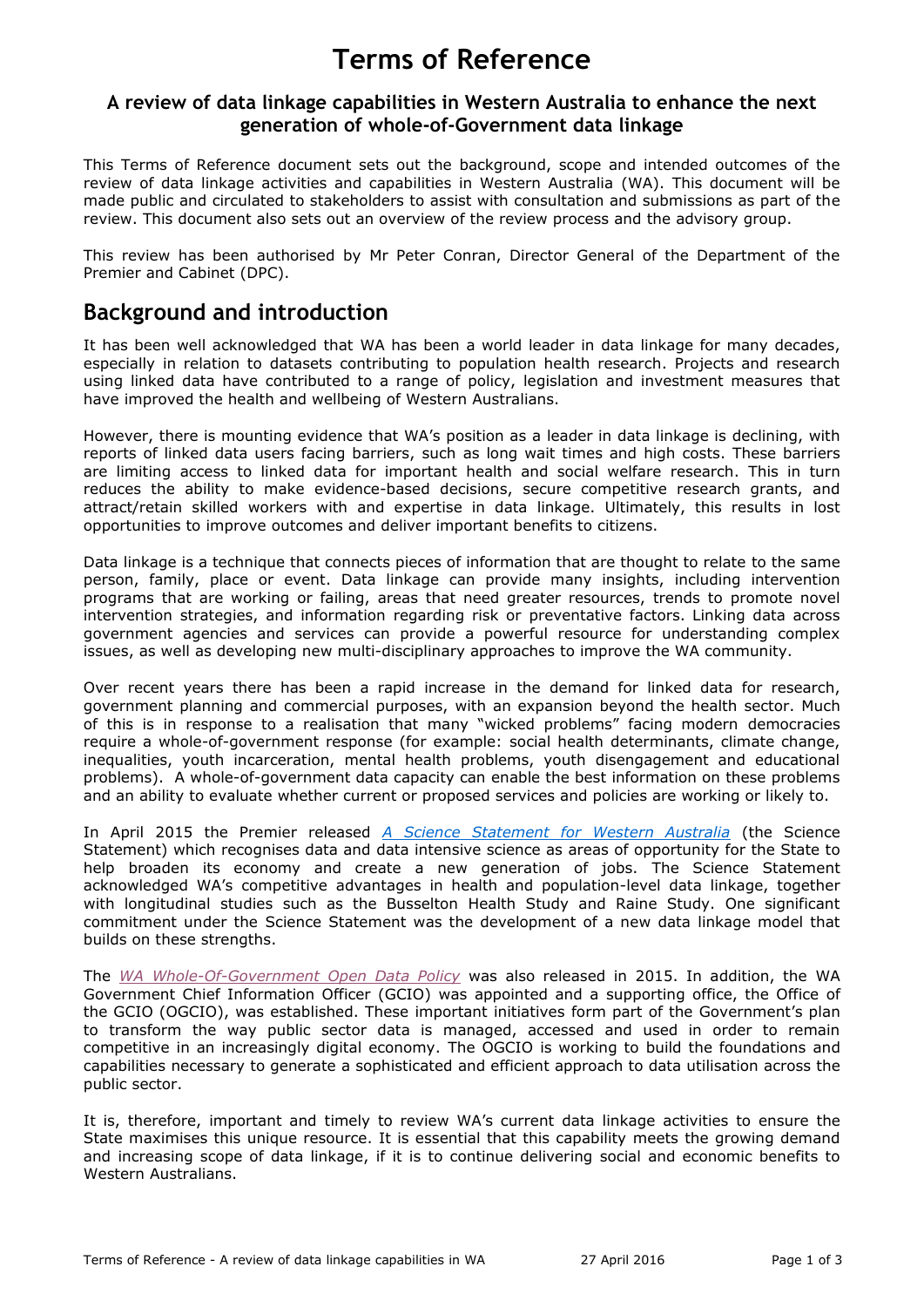# **Scope and intended outcomes**

It is intended that the review of WA's data linkage capabilities will provide Government with the information necessary to meet the growing demand for data linkage and enhance the next generation of whole-of-Government data linkage for WA.

The key focus areas of the review are to examine:

- i. the State's strengths, capabilities and capacities in data linkage and consider how they can best be utilised and developed;
- ii. the barriers and impediments to data linkage, and address how they can be improved;
- iii. examine the data linkage systems, infrastructure and processes to determine whether they drive efficient, high quality and secure outcomes; and
- iv. examine the governance and funding arrangements for data linkage and assess what is required to meet increasing demand beyond just health.

The review will have regard to:

- current and future requirements for data linkage in WA, including needs, technological advances and trends in service delivery; and
- State and national government policies, and data linkage models and practices nationally and internationally.

The key outputs of the review are to provide:

- recommendations to Government for immediate improvements to data linkage that will bolster the State's competitive advantage; and
- options for enhanced data linkage models for the next generation of whole-of-Government data linkage.

### **Process and timing**

The review will be undertaken by the Data Linkage Expert Advisory Group, comprising the WA Chief Scientist, Professor Peter Klinken (Chair), the WA GCIO, Mr Giles Nunis, and Professor Fiona Stanley, Patron and Founding Director of the Telethon Kinds Institute and Professor of Child Health at The University of Western Australia (UWA). More information about members of the advisory group is provided below.

The advisory group will be responsible for developing a report of findings and recommendations against the *scope and intended outcomes* outlined above. The process will include research and consultation across Government and the research sector. The review process will also provide an opportunity for written submissions to be made against the terms of reference of the review.

The advisory group will report to the Director General of the Department of the Premier and Cabinet, with a final report to be submitted to the Director General by August 2016. The report will inform government on how to proceed, in both the short and longer terms, to meet the growing demand for data linkage and achieve the next generation of whole of government data linkage for WA.

Given the WA Data Linkage System is managed by the Department of Health, and WA's strong data linkage foundations in the health sector, Dr David Russell-Weisz, Director General of the Department of Health has endorsed the review and terms of reference.

Information about the review will also be made available on the Department of the Premier and Cabinet website, including opportunities to provide information and submissions: <https://www.dpc.wa.gov.au/Consultation>

# **Data Linkage Expert Advisory Group**

The advisory group comprises:

**Professor Peter Klinken (Chair) –** Professor Klinken was appointed to the role of WA Chief Scientist in 2014. Professor Klinken is a leading WA medical research scientist, highly regarded for advancing the understanding of genes involved in leukaemia, cancer and anaemia. His many research achievements include the discovery of a gene that suppresses the growth of tumours.